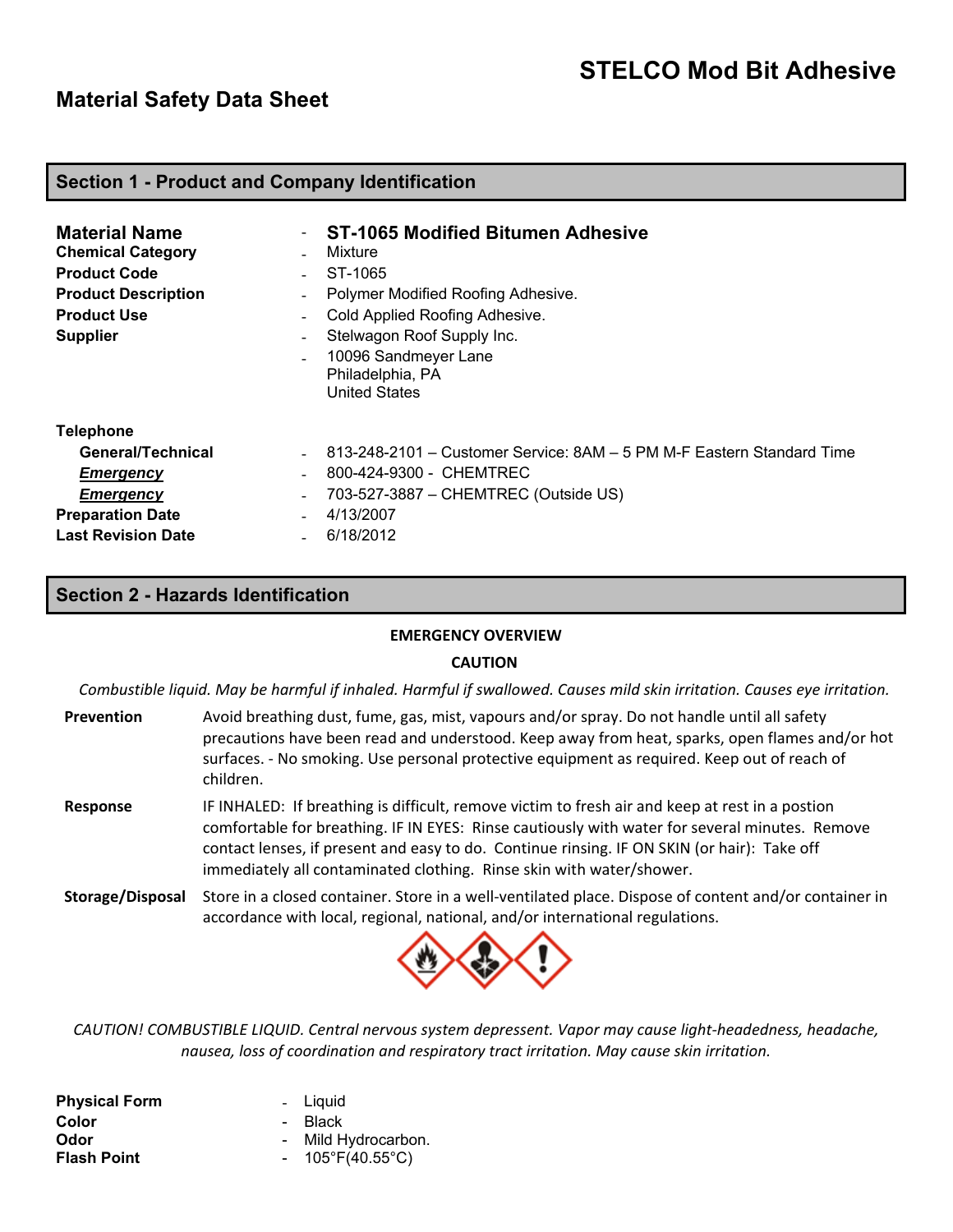**OSHA Example 2** - Combustible Liquid, Flammable/Combustible - Class II, Toxic, Irritant, Carcinogen<br>**WHMIS Example 2** - Class B - Flammable and Combustible Materials - Division 3. Class D - Poisonous - Class B - Flammable and Combustible Materials - Division 3, Class D - Poisonous and Infectious Materials - Division 2 - Subdivision A, Class D - Poisonous and Infectious Materials - Division 2 - Subdivision B



‐ R65, R25, R45

- 
- GHS **GHS Exposure** Flammable Liquids Category 3, Specific Target Organ Toxicity Repeated Exposure -Category 2, Skin Corrosion/Irritation - Category 2, Serious Eye Damage, Eye Irritation - Category 2A, Carcinogenicity - Category 1A
- **Route Of Entry <b>Entry Figure 2 Inhalation, Skin, Eye, Ingestion/Oral**



**Experimental Contract Contract of Seconds** 

| <b>Potential Health Effects</b><br><b>Inhalation</b> |                                                                                                                                                                                |
|------------------------------------------------------|--------------------------------------------------------------------------------------------------------------------------------------------------------------------------------|
| Acute (Immediate)                                    | - May cause irritation. Excessive breathing of high vapor concentration can cause<br>possible unconsciousness and even asphyxiation.                                           |
| <b>Chronic (Delayed)</b>                             | - Refer to other information found in Section 11-Toxicology.                                                                                                                   |
| <b>Skin</b>                                          |                                                                                                                                                                                |
| Acute (Immediate)<br>$\overline{\phantom{0}}$        | May cause irritation.                                                                                                                                                          |
| <b>Chronic (Delayed)</b>                             | Repeated and prolonged exposure may cause dermatitis.                                                                                                                          |
| Eye                                                  |                                                                                                                                                                                |
| Acute (Immediate)<br>$\blacksquare$                  | May cause irritation.                                                                                                                                                          |
| <b>Chronic (Delayed)</b>                             | Repeated and prolonged exposure may cause irritation.                                                                                                                          |
| Ingestion                                            |                                                                                                                                                                                |
| Acute (Immediate)<br>$\overline{\phantom{a}}$        | May be harmful or fatal if swallowed.                                                                                                                                          |
| <b>Chronic (Delayed)</b><br>$\blacksquare$           | Repeated and prolonged exposure may be harmful.                                                                                                                                |
| <b>Carcinogenic Effects</b><br>$\blacksquare$        | This product or one of its ingredients present at 0.1% or more is listed as a carcinogen<br>by NTP, IARC or OSHA. See Section 11 - Toxicological Information for more details. |

| <b>Carcinogenic Effects</b> |            |                              |                            |  |  |
|-----------------------------|------------|------------------------------|----------------------------|--|--|
|                             | CAS        | <b>IARC</b>                  | <b>NTP</b>                 |  |  |
| Quartz                      | 14808-60-7 | Group 1-Carcinogenic         | Known Human Carcinogen     |  |  |
| Asphalt                     | 8052-42-4  | Group 2B-Possible Carcinogen | <b>Under Consideration</b> |  |  |

# **Section 3 - Composition/Information on Ingredients**

| <b>Hazardous Components</b> |           |               |                      |                                                                                             |                  |            |
|-----------------------------|-----------|---------------|----------------------|---------------------------------------------------------------------------------------------|------------------|------------|
| <b>Chemical Name</b>        | CAS       | %(wt)         | <b>UN:EINECS</b>     | <b>LD50/LC50</b>                                                                            | EU R & S Phrases | Other      |
| Asphalt                     | 8052-42-4 | 50% TO<br>70% | NA1999.<br>232-490-9 | Ingestion/Oral-Rat LD50 $\cdot$ >5000<br>mg/kgInhalation-Rat LC50 · >94.4 mg/m <sup>3</sup> | <b>NDA</b>       | <b>NDA</b> |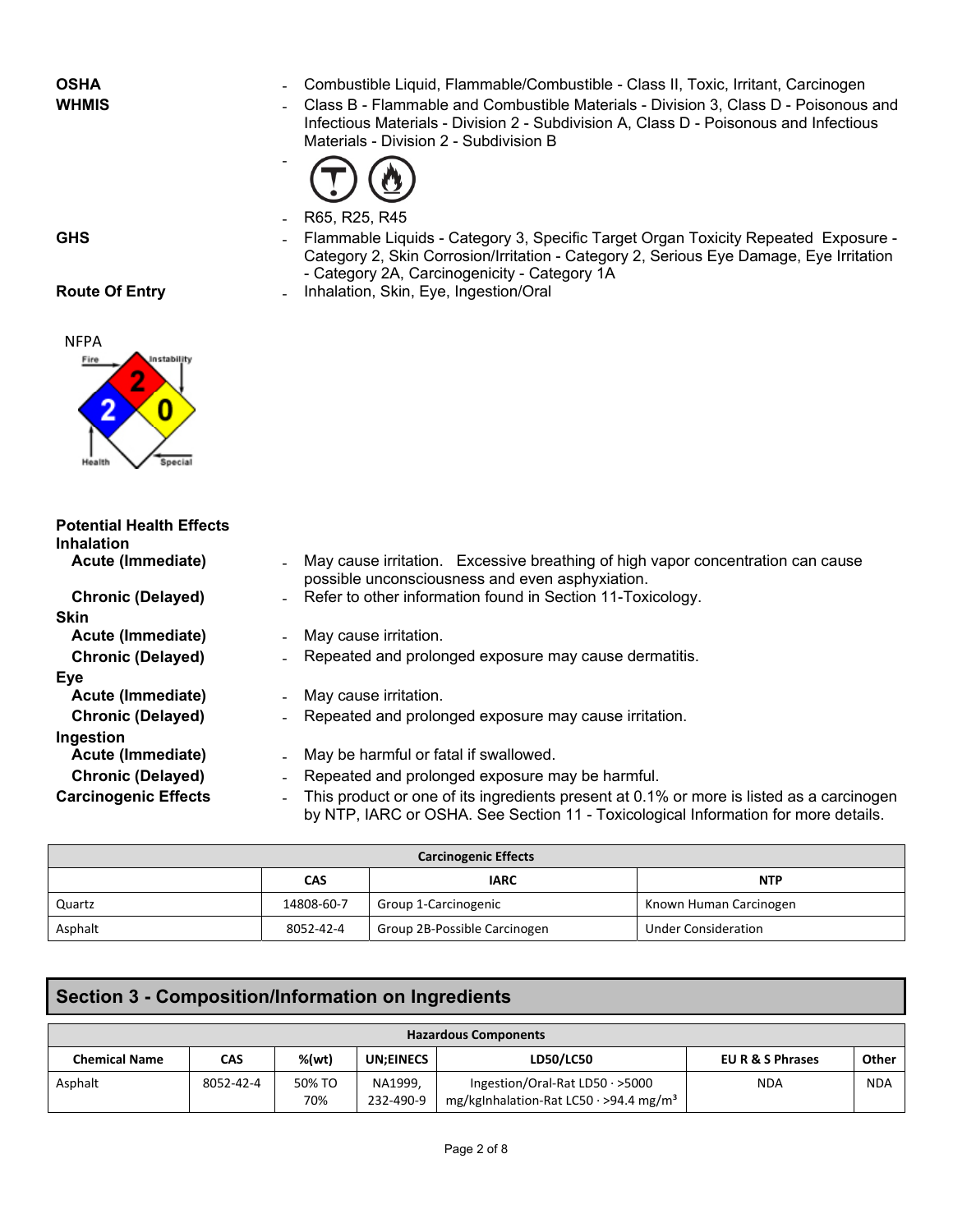| <b>Hazardous Components</b>                       |               |                   |                      |                                                                                                                                              |                                            |            |
|---------------------------------------------------|---------------|-------------------|----------------------|----------------------------------------------------------------------------------------------------------------------------------------------|--------------------------------------------|------------|
| <b>Chemical Name</b>                              | <b>CAS</b>    | %(wt)             | <b>UN;EINECS</b>     | LD50/LC50                                                                                                                                    | <b>EUR &amp; S Phrases</b>                 | Other      |
| <b>Mineral Spirits</b>                            | 8052-41-3     | 15% TO<br>30%     | 232-489-3            |                                                                                                                                              | Carc.Cat.2; R45<br>Muta.Cat.2; R46 Xn; R65 | <b>NDA</b> |
| Hydrated aluminium-<br>magnesium silicate         | 12174-11-7    | 5% TO 10%         |                      |                                                                                                                                              | <b>NDA</b>                                 | <b>NDA</b> |
| Limestone                                         | 1302-78-9     | 10% TO<br>20%     | 215-108-5            |                                                                                                                                              | <b>NDA</b>                                 | <b>NDA</b> |
| Cellulose                                         | 9004-34-6     | 1% TO 5%          | 232-674-9            | Ingestion/Oral-Rat LD50 $\cdot$ >5<br>g/kgInhalation-Rat LC50 · >5800 mg/m <sup>3</sup><br>4 Hour(s)Skin-Rabbit LD50 · >2 g/kg               | <b>NDA</b>                                 | <b>NDA</b> |
| Solvent naphtha<br>(petroleum), light<br>aromatic | 64742-95-6    | 1% TO 5%          | 265-199-0            |                                                                                                                                              | Carc.Cat.2; R45<br>Muta.Cat.2; R46 Xn; R65 | <b>NDA</b> |
| Styrene/Butadiene<br>Polymer                      | 9003-55-8     | 1% TO 5%          |                      |                                                                                                                                              | <b>NDA</b>                                 | <b>NDA</b> |
| Quartz                                            | 14808-60-7    | 1% TO 2%          | 238-878-4            |                                                                                                                                              | <b>NDA</b>                                 | <b>NDA</b> |
| $1,2,4-$<br>Trimethylbenzene                      | $95 - 63 - 6$ | 0.5% TO<br>1.5%   | 202-436-9            | Ingestion/Oral-Rat LD50 · 5<br>g/kgInhalation-Rat LC50 $\cdot$ 18000 mg/m <sup>3</sup><br>4 Hour(s)Ingestion/Oral-Mouse LD50 .<br>6900 mg/kg | R10 Xn; R20 Xi; R36/37/38<br>N; R51 R53    | <b>NDA</b> |
| Benzene, 1,3,5-<br>trimethyl                      | 108-67-8      | $0.5%$ TO<br>1.5% | UN2325,<br>203-604-4 |                                                                                                                                              | R10 Xi; R37 N; R51 R53                     | <b>NDA</b> |

**This product is an encapsulated mixture which reduces the likelihood of exposure to hazardous particulates. Airborne exposures to hazardous dusts or mists may be generated by spraying, sanding or grinding.**

See Section 11 for Toxicological Information.

| <b>Section 4 - First Aid Measures</b> |                                                                                                                                                                                                                             |  |  |  |
|---------------------------------------|-----------------------------------------------------------------------------------------------------------------------------------------------------------------------------------------------------------------------------|--|--|--|
| <b>Inhalation</b>                     | - IF INHALED: Remove victim to fresh air and keep at rest in a position comfortable<br>for breathing. If breathing is difficult, give oxygen. Get medical attention<br>immediately.                                         |  |  |  |
| <b>Skin</b>                           | - IF ON SKIN: Wash with plenty of soap and water. If skin irritation occurs: Get<br>medical advice/attention. Take off contaminated clothing and wash before reuse.                                                         |  |  |  |
| Eye                                   | - IF IN EYES: Rinse cautiously with water for several minutes. Remove contact<br>lenses, if present and easy to do. Continue rinsing. If eye irritation persists: Get<br>medical advice/attention.                          |  |  |  |
| Ingestion                             | Call a physician or poison control center immediately. If swallowed, do not induce<br>vomiting: seek medical advice immediately and show this container or label.<br>Never give anything by mouth to an unconscious person. |  |  |  |

See Section 2 for Potential Health Effects.

| <b>Section 5 - Fire Fighting Measures</b>                              |                                                                                                                                                                                                                                                                                                                                                                                                                                                                          |  |  |
|------------------------------------------------------------------------|--------------------------------------------------------------------------------------------------------------------------------------------------------------------------------------------------------------------------------------------------------------------------------------------------------------------------------------------------------------------------------------------------------------------------------------------------------------------------|--|--|
| <b>Extinguishing Media</b><br><b>Unsuitable Extinguishing</b><br>Media | - Use CO2, dry chemical, or foam.<br>Do not use direct stream of water.<br>$\sim$                                                                                                                                                                                                                                                                                                                                                                                        |  |  |
| <b>Firefighting Procedures</b>                                         | Fight advanced or massive fires from safe distance or protected location. Avoid<br>$\overline{\phantom{0}}$<br>water in a straight hose stream as the stream will cause splatter and spread fire. If<br>product is heated above its flash point it will produce vapors sufficient to support<br>combustion. Vapors are heavier than air and may travel along the ground and be<br>ignited by heat, pilot lights, other flames and ignition sources at locations near the |  |  |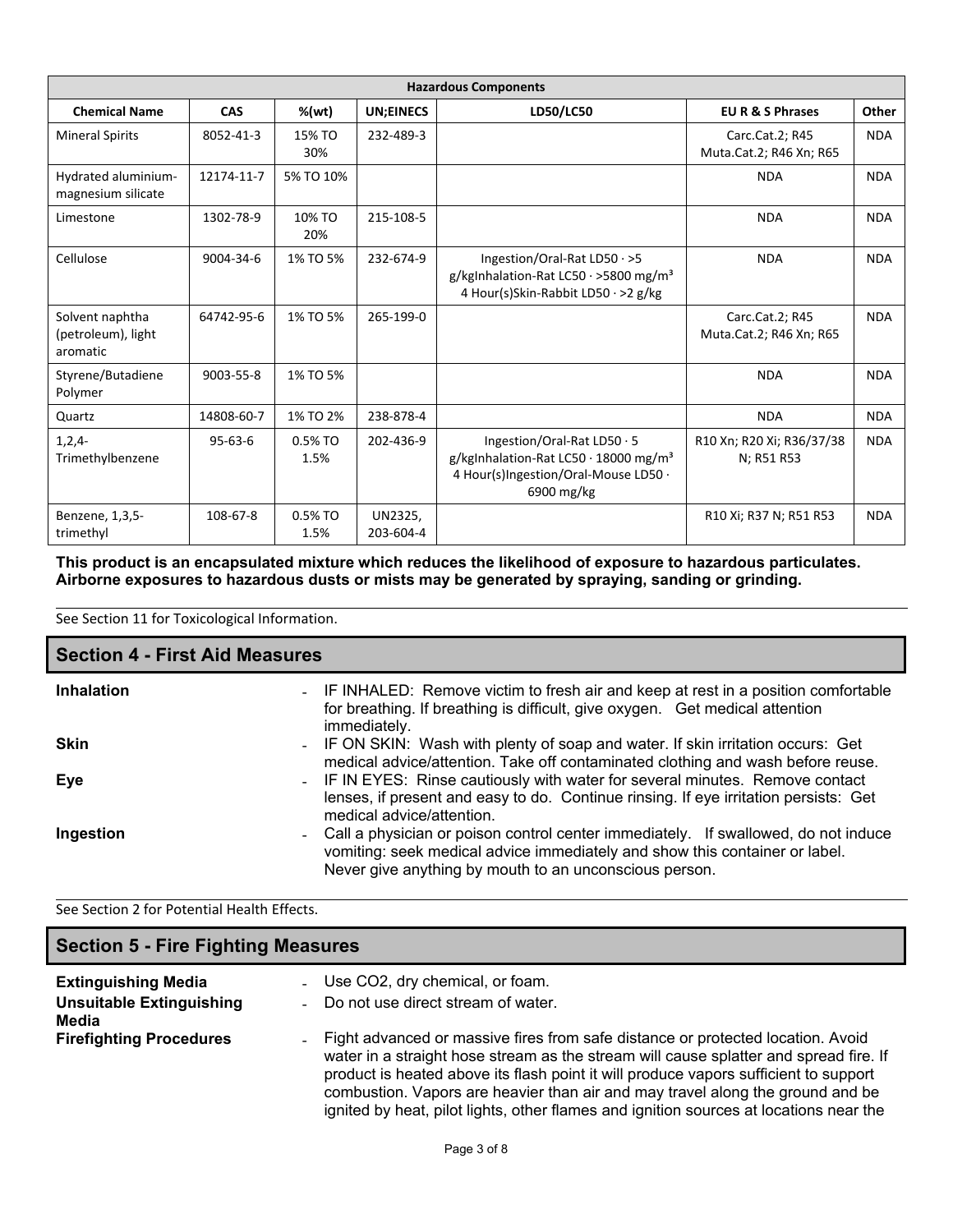|                                                     |                          | point of release.                                                                        |
|-----------------------------------------------------|--------------------------|------------------------------------------------------------------------------------------|
| <b>Unusual Fire and Explosion</b><br><b>Hazards</b> |                          | - Combustible liquid. May release irritating or toxic gases, fumes, or vapors.           |
| <b>Hazardous Combustion</b><br><b>Products</b>      |                          | - Carbon monoxide, carbon dioxide, hydrocarbons.                                         |
| <b>Protection of Firefighters</b>                   | $\overline{\phantom{a}}$ | Firefighters should wear self-contained breathing apparatus and full protective<br>qear. |
| <b>Flash Point</b>                                  | $\overline{\phantom{a}}$ | $105^{\circ}F(40.55^{\circ}C)$ CC (Closed Cup)                                           |
| <b>Explosion (Flammable) Limits</b>                 |                          |                                                                                          |
| <b>Upper</b>                                        |                          | 6 %                                                                                      |
| Lower                                               |                          | $0.9 \%$                                                                                 |

# **Section 6 - Accidental Release Measures**

| <b>Personal Precautions</b>                                            | - Do not touch damaged containers or spilled material unless wearing appropriate<br>protective clothing. Stay upwind. Ventilate the area before entry.                                                                                                                                                                                   |
|------------------------------------------------------------------------|------------------------------------------------------------------------------------------------------------------------------------------------------------------------------------------------------------------------------------------------------------------------------------------------------------------------------------------|
| <b>Emergency Procedures</b>                                            | - ELIMINATE all ignition sources (no smoking, flares, sparks or flames in immediate<br>area). Stop leak if you can do so without risk. Isolate the area and contain the<br>spilled material. Persons not wearing the appropriate PPE should be removed<br>from the area until the spill is cleaned up. Keep unauthorized personnel away. |
| <b>Environmental Precautions</b>                                       | - Prevent entry into waterways, sewers, basements or confined areas.                                                                                                                                                                                                                                                                     |
| Containment/Clean-up<br><b>Measures</b><br><b>Prohibited Materials</b> | - Contain and/or absorb spill with inert material (e.g. sand, vermiculite), then place in<br>suitable container. Use appropriate Personal Protective Equipment (PPE).<br>- Avoid contact with strong oxidizing agents and acids.                                                                                                         |

| <b>Section 7 - Handling and Storage</b>                     |                                                                                                                                  |  |  |
|-------------------------------------------------------------|----------------------------------------------------------------------------------------------------------------------------------|--|--|
| <b>Handling</b>                                             | - KEEP OUT OF THE REACH OF CHILDREN! Keep away from heat, sparks, and<br>flame - No Smoking. Use only with adequate ventilation. |  |  |
| <b>Storage</b>                                              | - Store in a well-ventilated place. Keep container tightly closed. No open flames, no<br>sparks and no smoking.                  |  |  |
| <b>Special Packaging Materials</b>                          | No data available                                                                                                                |  |  |
| <b>Incompatible Materials or</b><br><b>Ignition Sources</b> | - Avoid contact with strong oxidizing agents and acids.                                                                          |  |  |

# **Section 8 - Exposure Controls/Personal Protection**

#### **Personal Protective Equipment Pictograms** ‐



| <b>Respiratory</b>                                                                                           | $\overline{\phantom{0}}$ | In case of insufficient ventilation, wear suitable respiratory equipment. If listed<br>exposure limits are expected to be exceeded, use approved respirtory protection<br>suitable for the hazard. When used with adequate ventilation, a respirator is not<br>normally required. If required, use a NIOSH-approved air purifying respirator with<br>organic vapor cartridge or supplied air respirator. |
|--------------------------------------------------------------------------------------------------------------|--------------------------|----------------------------------------------------------------------------------------------------------------------------------------------------------------------------------------------------------------------------------------------------------------------------------------------------------------------------------------------------------------------------------------------------------|
| Eye/Face                                                                                                     | $\overline{\phantom{0}}$ | Wear ANSI approved safety glasses with side shields or safety goggles.                                                                                                                                                                                                                                                                                                                                   |
| <b>Hands</b>                                                                                                 | $\overline{\phantom{a}}$ | Wear chemical protective gloves made of Nitrile or Neoprene.                                                                                                                                                                                                                                                                                                                                             |
| <b>Skin/Body</b>                                                                                             | $\overline{\phantom{a}}$ | Wear clothing that covers the skin to prevent skin exposure.                                                                                                                                                                                                                                                                                                                                             |
| <b>General Industrial Hygiene</b><br><b>Considerations</b><br><b>Engineering</b><br><b>Measures/Controls</b> | $\overline{\phantom{a}}$ | Avoid contact with skin, eyes or clothing. Wash thoroughly with soap and water<br>after handling. When using do not smoke, eat, or drink.<br>Adequate ventilation systems as needed to control concentrations of airborne<br>contaminants below applicable threshold limit values. Use precaution to protect<br>building intake from fumes and vapors created outdoors.                                  |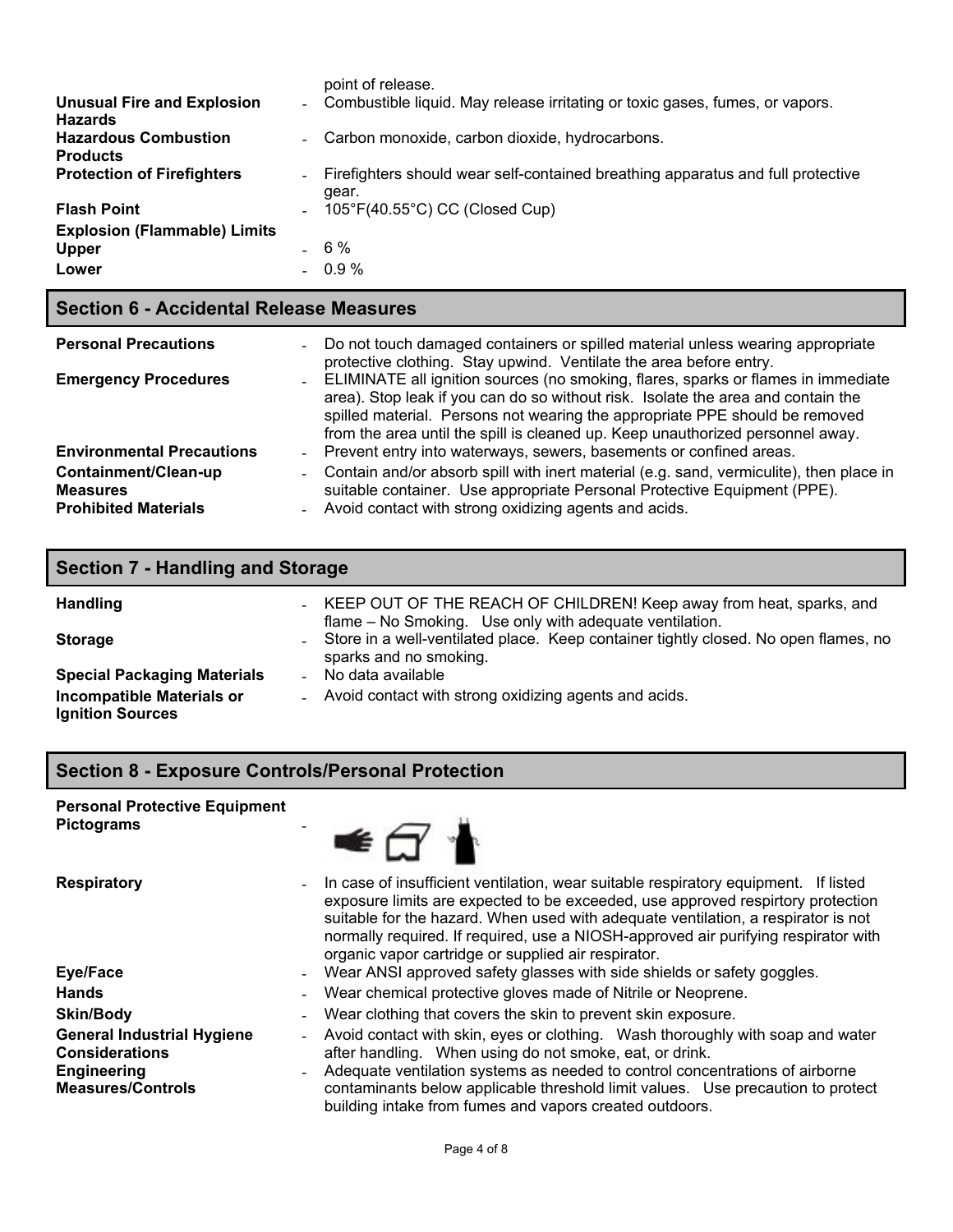| <b>Exposure Limits/Guidelines</b>          |             |                                                                                          |                                                                        |                                                   |                                                                      |                                                                              |  |
|--------------------------------------------|-------------|------------------------------------------------------------------------------------------|------------------------------------------------------------------------|---------------------------------------------------|----------------------------------------------------------------------|------------------------------------------------------------------------------|--|
|                                            | Result      | <b>ACGIH</b>                                                                             | Canada Ontario                                                         | <b>Mexico</b>                                     | <b>OSHA</b>                                                          | <b>United States -</b><br>California                                         |  |
| Cellulose<br>(9004-<br>$34-6)$             | <b>TWAs</b> | 10 $mg/m3$ TWA                                                                           | 10 mg/m3 TWAEV<br>(paper fibre, total<br>dust)                         | 10 $mg/m3$ TWA                                    | 15 mg/m3 TWA (total<br>dust); 5 $mg/m3$ TWA<br>(respirable fraction) | 10 mg/m3 PEL (total<br>$dust$ ; 5 mg/m3 PEL<br>(respirable fraction)         |  |
| Quartz<br>(14808-<br>$60-7)$               | <b>TWAs</b> | $0.025$ mg/m3 TWA<br>(respirable fraction)                                               | $0.10$ mg/m3 TWAEV<br>(designated substance<br>regulation)             | $0.1 \text{ mg/m}$ 3 TWA<br>(respirable fraction) | Not established                                                      | 0.3 mg/m3 PEL (total<br>dust); $0.1 \text{ mg/m}$ 3 PEL<br>(respirable dust) |  |
| Mineral<br>Spirits<br>$(8052 -$<br>$41-3)$ | <b>TWAs</b> | 100 ppm TWA                                                                              | 525 mg/m3 TWAEV                                                        | 100 ppm TWA; 523<br>$mg/m3$ TWA                   | 500 ppm TWA; 2900<br>$mg/m3$ TWA                                     | 100 ppm PEL; 525<br>mg/m3 PEL                                                |  |
| Asphalt<br>$(8052 -$<br>$(42-4)$           | <b>TWAs</b> | $0.5 \text{ mg/m}$ 3 TWA (as<br>benzene soluble<br>aerosol, fume,<br>inhalable fraction) | 0.5 mg/m3 TWAEV<br>(fume, inhalable, as<br>benzene-soluble<br>aerosol) | 5 mg/m3 TWA                                       | Not established                                                      | 5 mg/m3 PEL (fume)                                                           |  |

#### **Exposure Control Notations**

**ACGIH**

- ‐ Asphalt (8052‐42‐4):Carcinogens:A4 ‐ Not Classifiable as a Human Carcinogen (fume, coal tar‐free)
- ‐ Quartz (14808‐60‐7):Carcinogens:A2 ‐ Suspected Human Carcinogen

#### **Key to abbreviations**

PEL = Permissible Exposure Level determined by the Occupational Safety and Health Administration (OSHA)

# **Section 9 - Physical and Chemical Properties**

| <b>Physical Form:</b>            | Liauid                      | <b>Appearance/Description:</b> | Thick black semi-liquid.    |
|----------------------------------|-----------------------------|--------------------------------|-----------------------------|
| Color:                           | <b>Black</b>                | Odor:                          | Mild Hydrocarbon.           |
| Taste:                           | No data available.          | <b>Particulate Type:</b>       | Not relevant                |
| <b>Particulate Size:</b>         | N/A                         | <b>Aerosol Type:</b>           | Not relevant                |
| <b>Odor Threshold:</b>           | N/A                         | <b>Boiling Point:</b>          | 310 to 400 F(154to204C)     |
| <b>Specific Gravity/Relative</b> | $= 1.01$ Water=1            | Density:                       | $= 9$ lbs/gal               |
| Density:                         |                             |                                |                             |
| <b>Bulk Density:</b>             | N/A                         | <b>Water Solubility:</b>       | N/A                         |
| <b>Solvent Solubility:</b>       | N/A                         | <b>Viscosity:</b>              | 22000 to 30000 Centipoise   |
|                                  |                             |                                | (cPs, cP) or mPas @ 77 F(25 |
|                                  |                             |                                | $\mathcal{C}$               |
| <b>Vapor Pressure:</b>           | = $2$ mmHg (torr) @ 68 F(20 | <b>Vapor Density:</b>          | $= 1$ Air=1                 |
|                                  | C)                          |                                |                             |
| <b>Evaporation Rate:</b>         | $= 1$ Ether = 1             | $VOC (Wt.)$ :                  | <b>NDA</b>                  |
| VOC (Vol.):                      | $< 300$ g/L                 | Volatiles (Wt.):               | <b>NDA</b>                  |
| Volatiles (Vol.):                | No data available           | <b>Flash Point:</b>            | 105 F(40 $^{\circ}$ C)      |
| <b>Flash Point Test Type:</b>    | CC (Closed Cup)             | UEL:                           | $6\%$                       |
| LEL:                             | .9 %                        | Heat of Combustion (ΔHc):      | Not relevant                |

# **Section 10 - Stability and Reactivity**

- 
- 
- **Stability Stability EXECUTE:** Stable under normal temperatures and pressures. Hazardous Polymerization **Fig. 2016** - Hazardous polymerization not indicated.
- **Conditions to Avoid Exercise 20 Conditions to Avoid Contact with strong oxidizing agents and flame.**

**Incompatible Materials Example 2 C** Extremg oxidizers.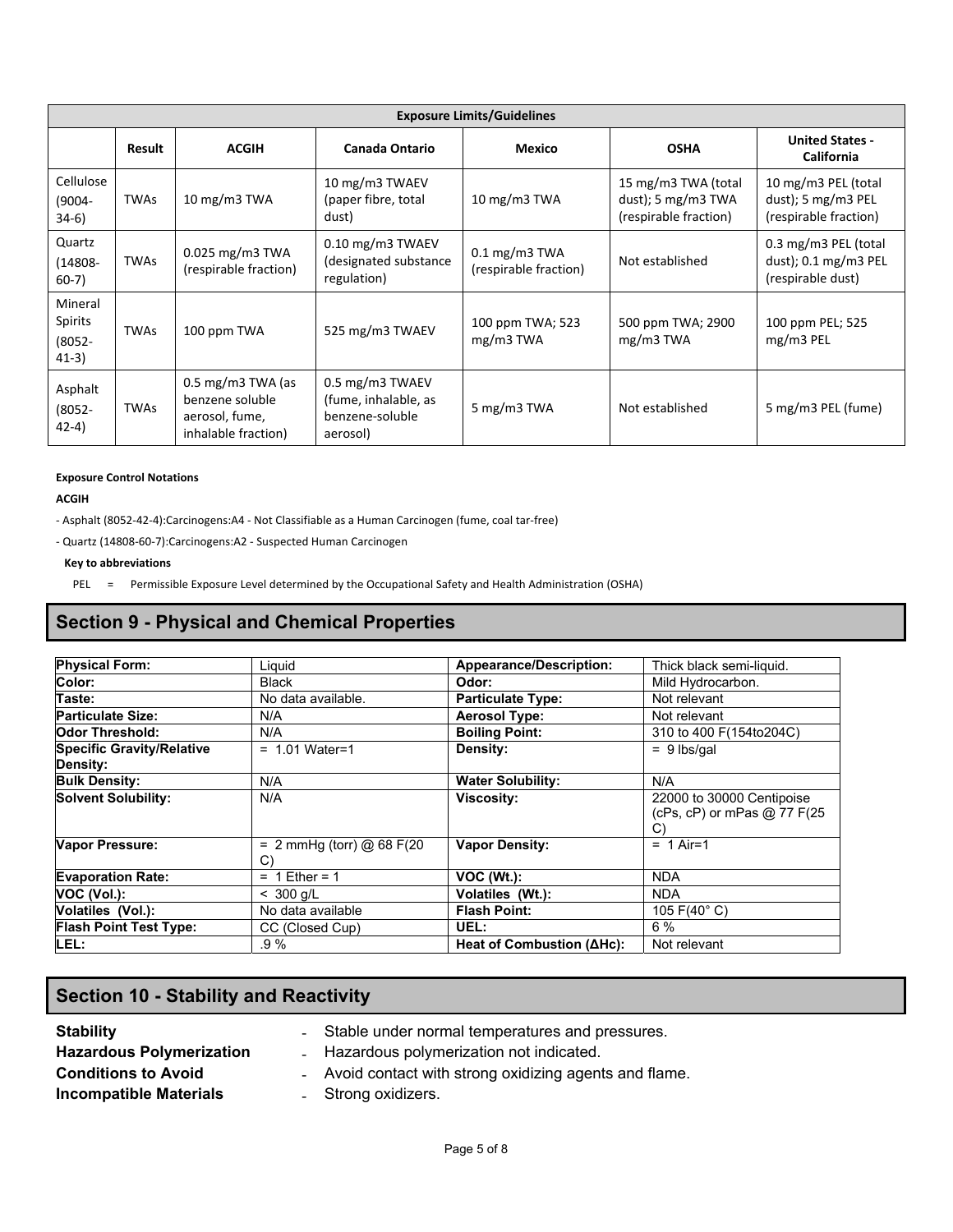# **Section 11 - Toxicological Information**

| <b>Component Name</b>                          | Concentration | <b>CAS</b>     | Data                                                                 |
|------------------------------------------------|---------------|----------------|----------------------------------------------------------------------|
| Asphalt                                        | 50% TO 70%    | 8052-42-4      | Acute Toxicity: ; orl-rat LD50:>5000 mg/kg; ihl-rat LC50:>94.4 mg/m3 |
| Bentonite                                      | 1% TO 5%      | 1302-78-9      | Acute Toxicity: ; orl-rat TDLo:700 mg/kg/7D-I                        |
| Cellulose                                      | 1% TO 5%      | 9004-34-6      | Acute Toxicity: ; orl-rat LD50:>5 gm/kg                              |
| Solvent naphtha (petroleum), light<br>aromatic | 1% TO 5%      | 64742-95-<br>b | Acute Toxicity: ; orl-rat LD50:8400 mg/kg                            |
| 1,2,4-Trimethylbenzene                         | 0.5% TO 1.5%  | $95-63-6$      | Acute Toxicity: ; orl-rat LD50:5 gm/kg; ihl-rat LC50:18000 mg/m3/4H  |

**Other Component Information** 

IARC has concluded that the following chemicals in this product are carcinogenic to humans (Group 1): silica, quartz. ACGIH has designated the following chemicals in this product as suspected human carcinogens (A2): silica, quartz. NTP has listed the following chemicals in this product as known human carcinogens: silica, quartz. Risk of cancer depends on duration and level of exposure to this product as a dust or aerosol mist.

This product contains petroleum asphalt. Petroleum asphalt is not listed as a carcinogen by OSHA or NTP. THe National Institute of Occupational Safety and Health (NIOSH), has concluded that at higher temperatures roofing asphalt fumes are a potential occupational carcinogen. If this product is heated or comes in contact with heated material, avoid breathing fumes. This product may contain small amounts of polycyclic aromatic hydrocarbons (PAH's) which are recognized carcinogens in humans and experimental animals. Mouse skin painting studies of roofing asphalt vapor concentrate have shown evidence of tumor formation associated with localized skin irritation. Inhalation studies of high airborne concentrations of asphalt/bitumen fumes in rats and mice produced bronchitis, pneumonitis, and lung changes such as fibrosis and cell damage.

#### **Key to abbreviations**

- TC = Toxic Concentration
- TD = Toxic Dose
- LD = Lethal Dose

### **Section 12 - Ecological Information**

| <b>Ecological Fate</b>           | - No data available. |
|----------------------------------|----------------------|
| <b>Persistence/Degradability</b> | - No data available. |
| <b>Bioaccumulation Potential</b> | - No data available. |
| <b>Mobility in Soil</b>          | No data available.   |

‐

### **Section 13 - Disposal Considerations**

**Product Example 20 Figure 1 Dispose of content and/or container in accordance with local, regional, national, in a straight 20 <b>Figure 20 C** and/or international regulations.

### **Section 14 - Transportation Information**

**DOT – Department of Transportation -** Not Regulated when shipped in containers <119 gallons.

**TDG** - **Canada Transportation of Dangerous Goods:** Tars, Liquids; UN1999; Hazard Class: 3; **Packing Group**: III 1.33 Class 3, Flammable Liquids **TDG Transportation Other Information▪**: Not Restricted under General Exemption for small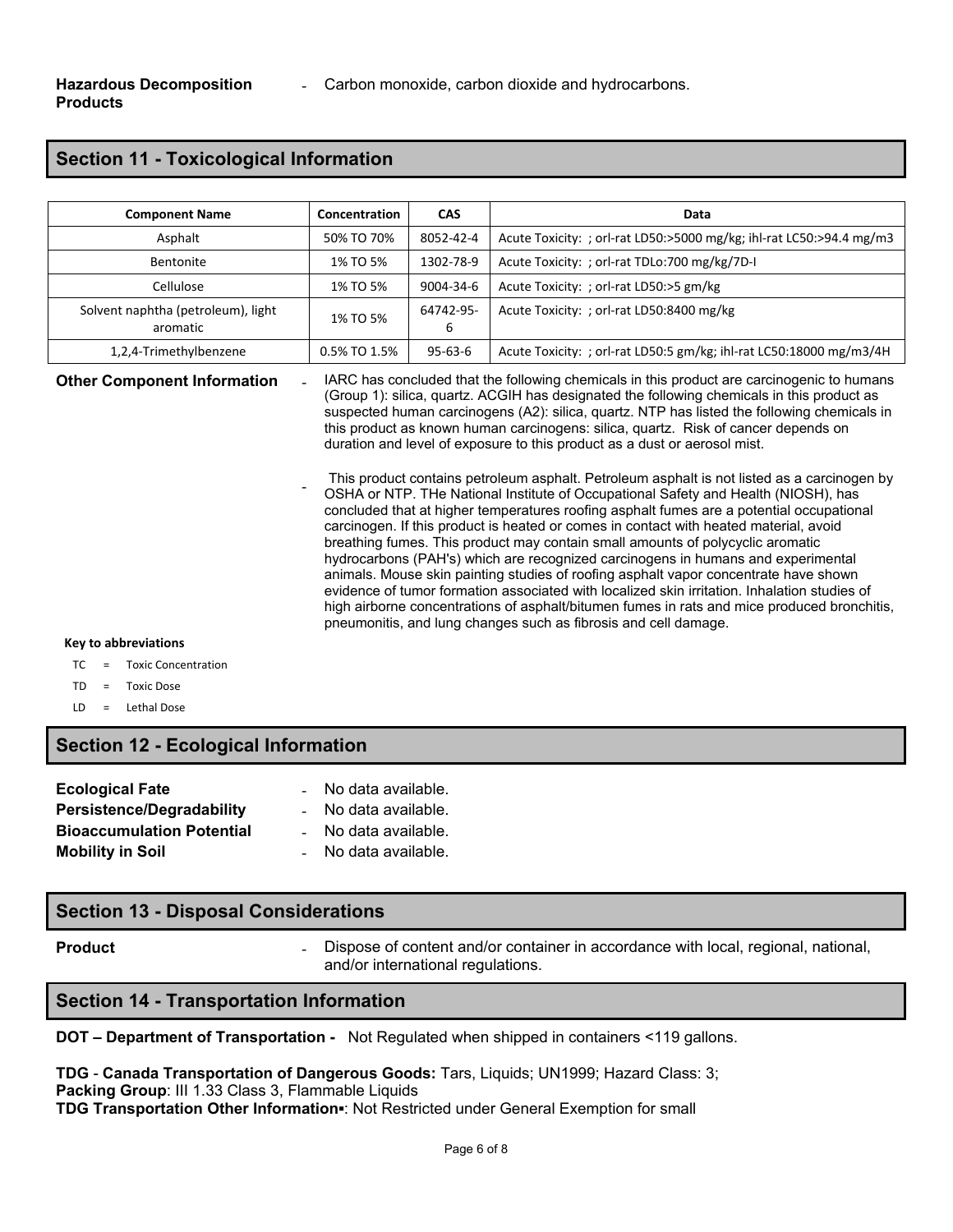container packaging.

**IMO/IMDG –International Maritime Transport ▪** IMDG Code 2.3.2.5 - exempted from marking, labeling & testing of packages.

Tars, Liquids; UN1999; Hazard Class: 3; Packing Group: III 1.33 Class 3, Flammable Liquids

**IATA - International Air Transport Association** - TARS, LIQUID; UN1999; Hazard Class: 3; Packing Group: III.

# **Section 15 - Regulatory Information**

**SARA Hazard Classifications** ‐ Acute, Chronic

California PROP 65: Asphalt and Asphalt Fumes may contain detectable amounts of chemicals known to the State of California to cause cancer or reproductive harm. .

| <b>State Right To Know</b>                     |            |           |            |           |     |  |
|------------------------------------------------|------------|-----------|------------|-----------|-----|--|
| Component                                      | <b>CAS</b> | <b>MA</b> | <b>MN</b>  | <b>NJ</b> | PA  |  |
| Asphalt                                        | 8052-42-4  | Yes       | Yes        | Yes       | Yes |  |
| <b>Mineral Spirits</b>                         | 8052-41-3  | Yes       | <b>Yes</b> | Yes       | Yes |  |
| Hydrated aluminium-magnesium<br>silicate       | 12174-11-7 | <b>No</b> | No         | No        | No  |  |
| Limestone                                      | 1317-65-3  | No        | No         | No        | No  |  |
| Cellulose                                      | 9004-34-6  | Yes       | Yes        | Yes       | Yes |  |
| Solvent naphtha (petroleum), light<br>aromatic | 64742-95-6 | <b>No</b> | No         | <b>No</b> | No  |  |
| Styrene/Butadiene Polymer                      | 9003-55-8  | <b>No</b> | No         | <b>No</b> | No  |  |
| Quartz                                         | 14808-60-7 | Yes       | Yes        | Yes       | Yes |  |
| 1,2,4-Trimethylbenzene                         | 95-63-6    | Yes       | Yes        | Yes       | Yes |  |
| Benzene, 1,3,5-trimethyl                       | 108-67-8   | Yes       | No         | No        | No  |  |

| Inventory                                      |            |                  |             |  |  |
|------------------------------------------------|------------|------------------|-------------|--|--|
| Component                                      | <b>CAS</b> | <b>EU EINECS</b> | <b>TSCA</b> |  |  |
| Asphalt                                        | 8052-42-4  | Yes              | Yes         |  |  |
| <b>Mineral Spirits</b>                         | 8052-41-3  | Yes              | Yes         |  |  |
| Hydrated aluminium-magnesium<br>silicate       | 12174-11-7 | <b>NDA</b>       | Yes         |  |  |
| Limestone                                      | 1317-65-3  | Yes              | Yes         |  |  |
| Cellulose                                      | 9004-34-6  | Yes              | Yes         |  |  |
| Solvent naphtha (petroleum), light<br>aromatic | 64742-95-6 | Yes              | Yes         |  |  |
| Styrene/Butadiene Polymer                      | 9003-55-8  | <b>NDA</b>       | Yes         |  |  |
| Quartz                                         | 14808-60-7 | Yes              | Yes         |  |  |
| 1,2,4-Trimethylbenzene                         | 95-63-6    | Yes              | Yes         |  |  |
| Benzene, 1,3,5-trimethyl                       | 108-67-8   | Yes              | <b>Yes</b>  |  |  |

#### Canada

| Labor                                          |           |          |                                                                                                |
|------------------------------------------------|-----------|----------|------------------------------------------------------------------------------------------------|
| Canada - WHMIS - Classifications of Substances |           |          |                                                                                                |
| • Cellulose                                    | 9004-34-6 | 1% TO 5% | Uncontrolled product according to WHMIS<br>classification criteria (including microcrystalline |